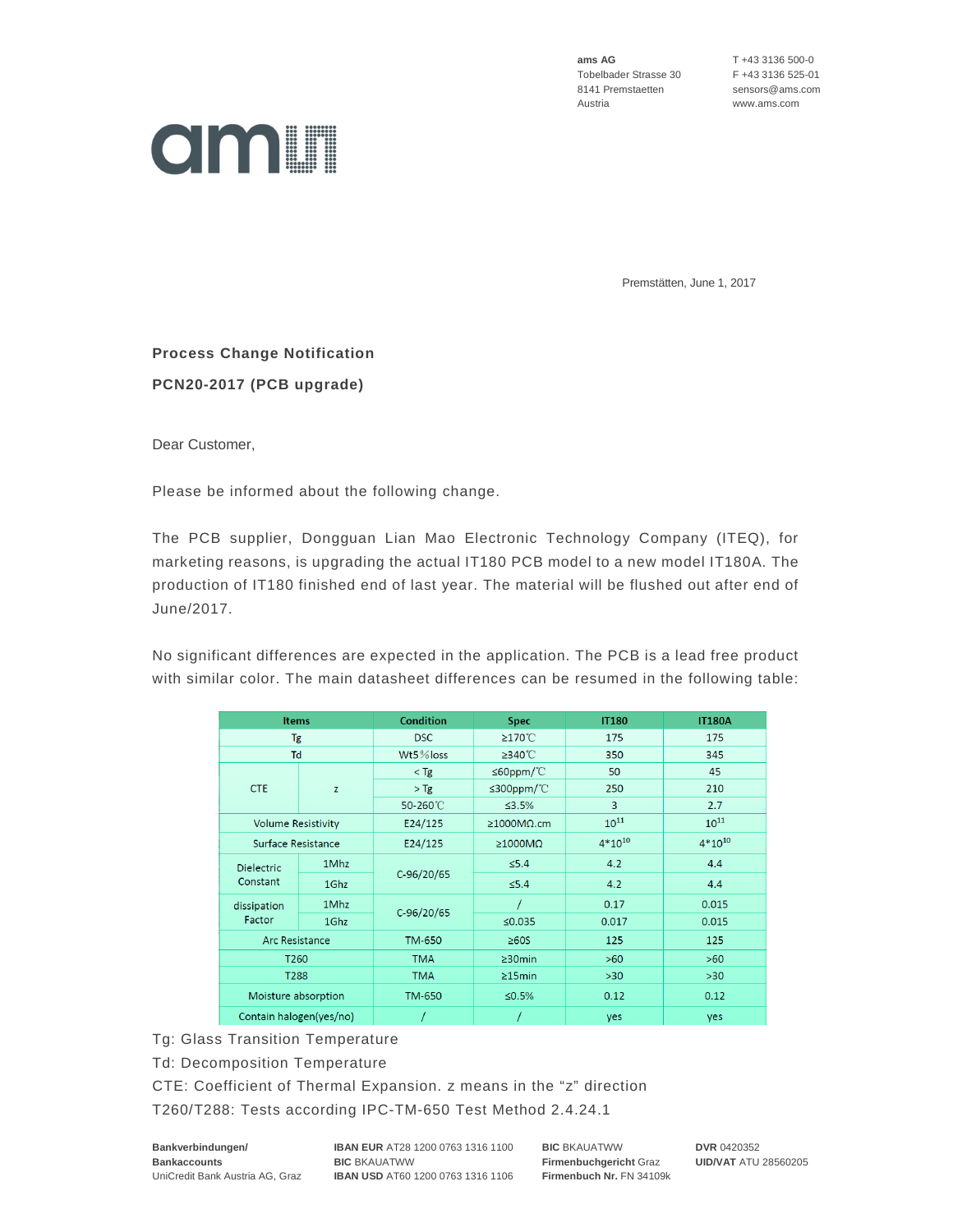

According to the table, the product capability performance is better, as it still belonging to the high Tg, with a lower z-CTE, slightly lower Dielectric Constant (Dk) and lower Dissipation Factor (Df).

ams Sensors Germany GmbH, together with the supplier, evaluated the change and considered pass.

The products affected by this change are listed on page 3.

Please be advised that unless we receive your written refusal concerning this PCN within 30 days, the PCN shall be deemed accepted.

This declaration is approved by:

Joao Coutinho Quality Engineer